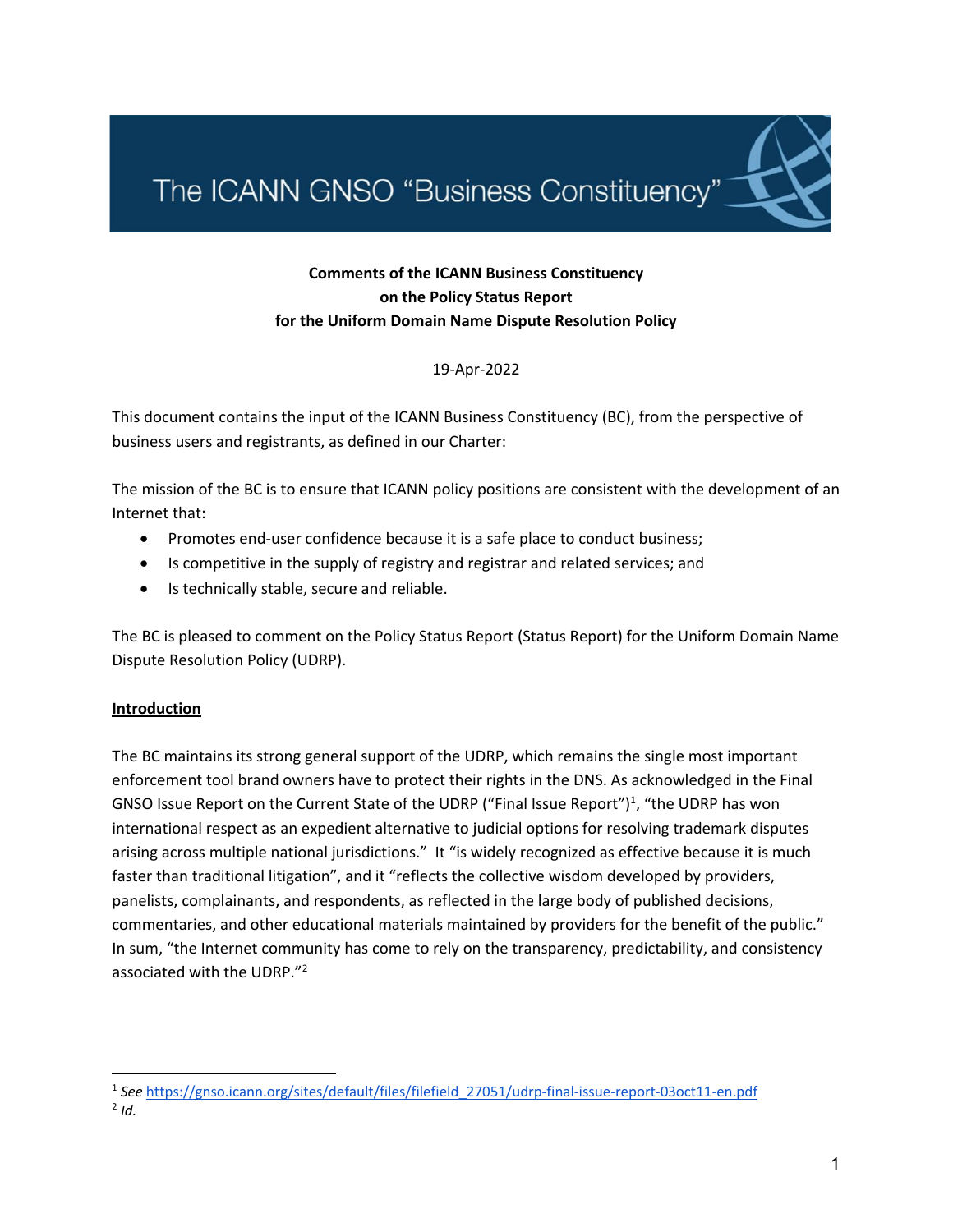Nevertheless, after 23 years of experience with the UDRP without any formal ICANN review or amendment of the Policy, there is an opportunity to explore whether there are potential improvements that should be made, provided they do not detract from the current effectiveness of the UDRP.

The BC has consistently advocated for certain improvements to the UDRP that would not detract from its overall effectiveness. For example, as set forth in the BC's public comments on the Preliminary GNSO Issue Report on the Current State of the UDRP, the BC's position was that certain *"administrative improvements or standardization of procedures" should be examined by a group of experts to focus on the process improvements of greatest importance*. 3

The BC also stated therein that it advocated for the development of "standardized accreditation processes and agreements for all UDRP providers". This position was reiterated in our letter dated September 18, 2013<sup>4</sup> wherein we noted that it has been the BC's position since 2010 that ICANN should implement "a standard mechanism for establishing uniform rules and procedures and flexible means of delineating and enforcing arbitration provider responsibilities".

We also urged ICANN to pursue uniform and enforceable standards in the context of accrediting new UDRP Providers<sup>5</sup>:

"[T]he BC continues to urge the ICANN Board to instruct ICANN staff to expeditiously develop improved standards for the approval of UDRP providers, as well as uniform and enforceable standards governing the administration of UDRP cases by providers."

Accordingly, the BC maintains its position that despite the UDRP continuing to be an effective rights protection mechanism, it is desirable that certain focused improvements be pursued in light of 23 years of experience which would not detract from its effectiveness.

The BC also strongly believes that Phase 1 of the RPMs PDP should not serve as a model for Phase 2. Phase 1 had an overly broad scope that was inadequately supported by data and research. The result was a long and contentious experience that frustrated efforts at collaboration, even after disruptions were no longer an issue.

An effective Phase 2 should have the following features for it to be successful:

1. Participants should be experts. By experts, we mean individuals who have extensive personal and practical knowledge of the UDRP through direct personal involvement as parties, party representatives, panelists, policy makers, academics, and dispute resolution providers.

<sup>&</sup>lt;sup>3</sup> https://www.icannbc.org/assets/docs/positions-statements/bc\_on\_udrp\_issues\_report\_july\_2011.pdf

<sup>4</sup> 2013 letter to Fadi and Crocker

<sup>5</sup> http://forum.icann.org/lists/comments-acdr-proposal-01mar13/pdf7ZdKLP0o82.pdf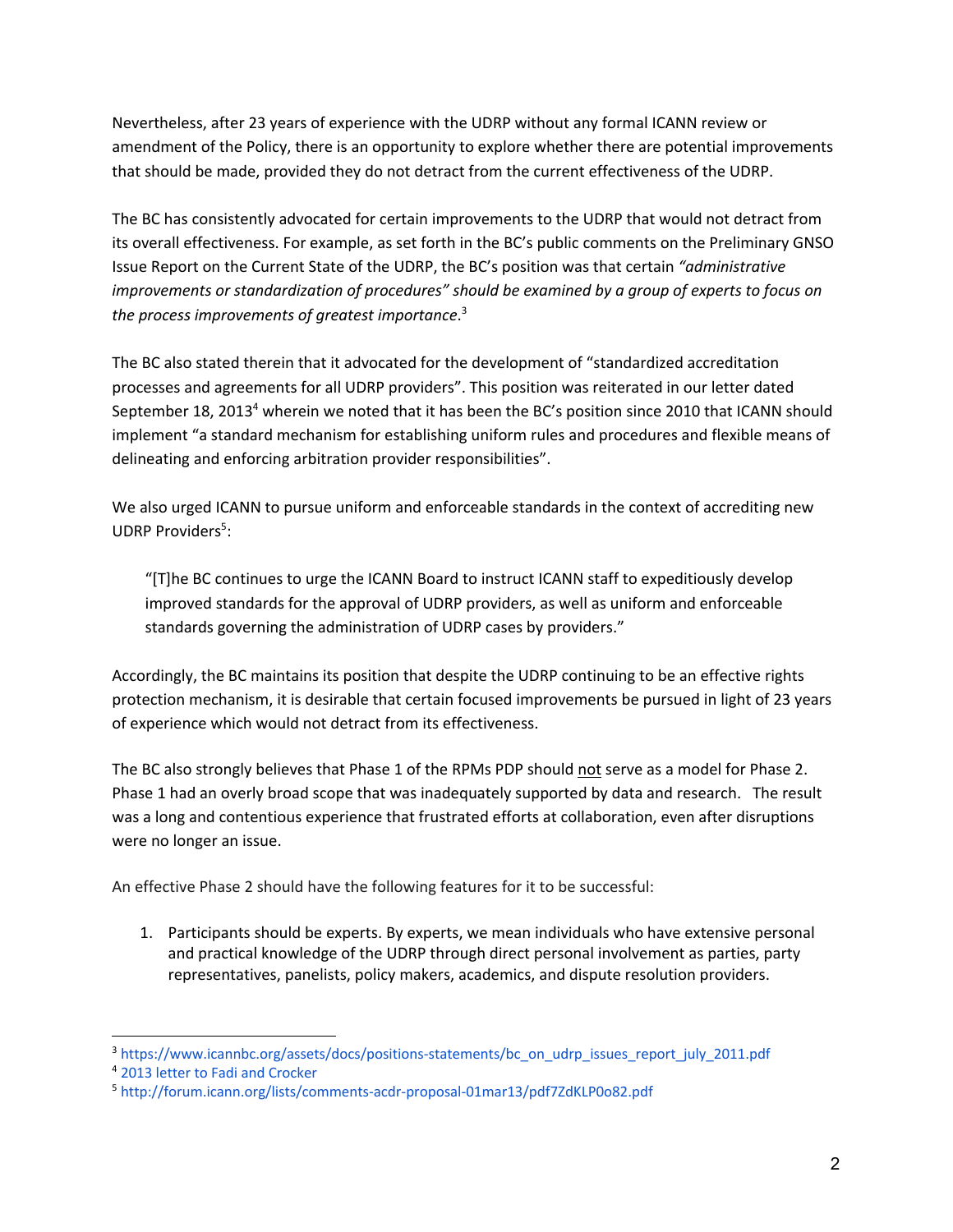- 2. Experts should not just be drawn from within the ranks of ICANN constituencies since the UDRP lives largely outside of ICANN. While ICANN constituencies do have members with UDRP expertise, UDRP expertise is also found outside of these constituencies and accordingly select experts should be invited based upon their qualifications and the interests that they represent.
- 3. The UDRP should continue to serve as a balanced tool that protects trademark rights and mitigates cybersquatting while maintaining the due process rights of registrants.
- 4. Participants must be prepared to problem solve, not just advocate for particular positions. This requires collegiality, compromise, and empathy to all concerns. Phase 2 should not be merely a staging ground for ardent advocacy and maximalist positions.
- 5. The scope must be limited. The scope should be defined by experts who agree what is reasonably achievable through the Phase 2 process, and this agreement should take place *before* Phase 2 is even commenced. This is the way of avoiding a repeat of Phase 1. Scoping within the context of the UDRP is something that the experts must participate in. Indeed, arguably the scoping is the most crucial part of Phase 2 itself.

Most importantly perhaps, by taking an iterative approach where the work settles on looking only towards improvements that are likely capable of earning consensus support, we hope that the UDRP can be successfully maintained and even improved for all concerned.

With these precepts in mind, Phase 2 should take no longer than a year at most and is achievable within six months with a motivated team of experts that has completed the preparatory work of limiting the scope of the review, beforehand.

# **General Comments**

# **ICANN should seek expert advice from WIPO**

The BC believes that WIPO is uniquely positioned to provide expert advice in the course of conducting the UDRP review. We note that WIPO is the organization that administered the original Management of Internet Names and Addresses: Intellectual Property Issues ("WIPO Process") from which the UDRP was developed.6 Accordingly, the BC strongly recommends that WIPO continue to serve similar roles in assisting ICANN further to Section 13.1. of ICANN's Bylaws.<sup>7</sup>

# **The UDRP remains necessary**

The Status Report "Summary of Findings" notes that there has been an average growth rate of six percent per year [in UDRP Complaints filed] since 2014 amounting to about 300 additional cases per provider on average per year. While not a huge increase, particularly considering that since 2013 there have been an additional nearly 100 million domain names registered across all TLDs<sup>8</sup>, complainants and

<sup>6</sup> https://www.wipo.int/amc/en/processes/process1/report/finalreport.html

<sup>7</sup> https://www.icann.org/resources/pages/governance/bylaws-en/#article13

<sup>&</sup>lt;sup>8</sup>https://www.verisign.com/en\_US/domain-names/dnib/index.xhtml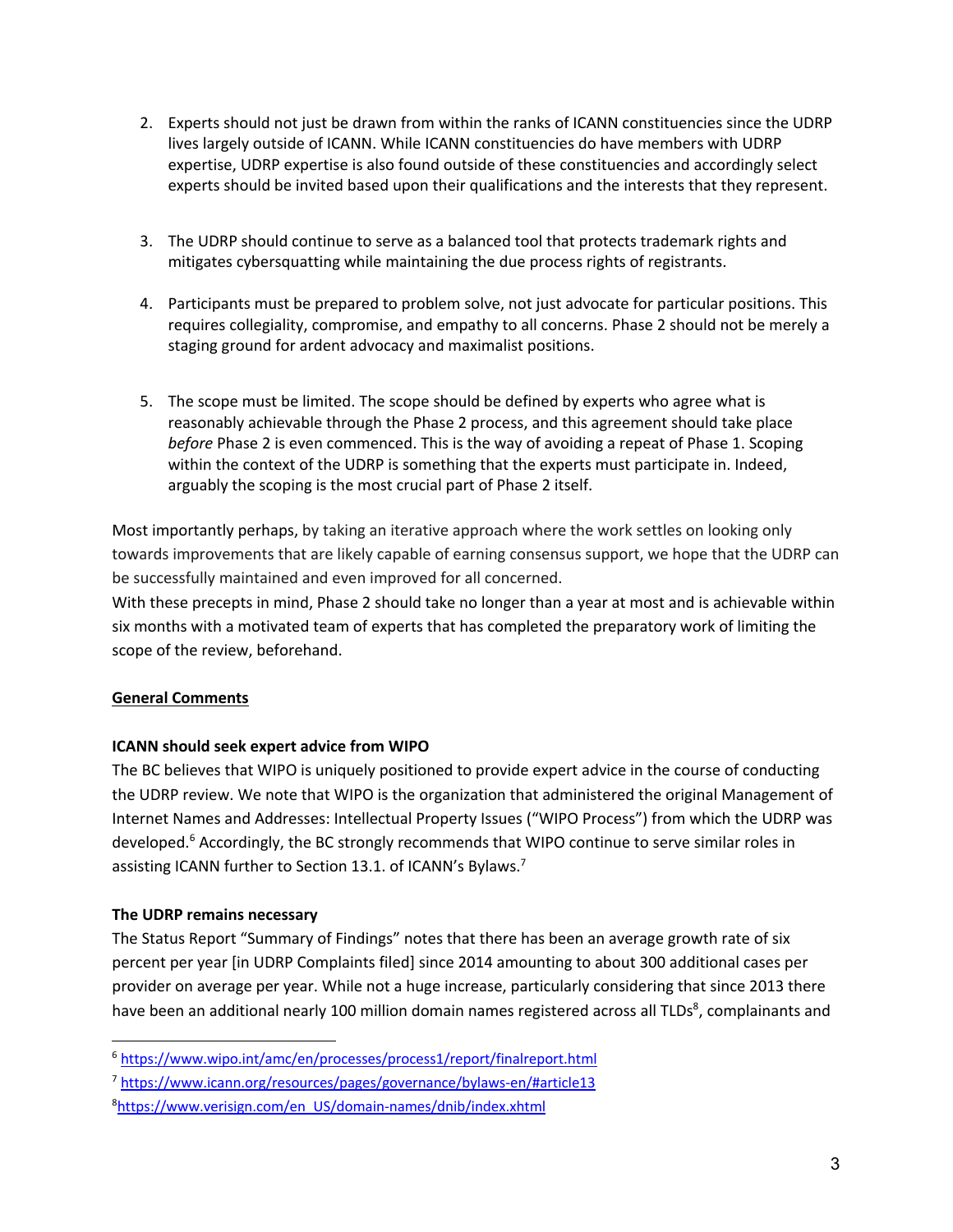respondents have generally come to rely upon the UDRP for the continued resolution of their domain name disputes, and in particular, trademark owners continue to appreciate the expedited and relatively low-cost nature of the UDRP.

### **RDNH serves as a deterrent**

The Status Report recognized that Reverse Domain Name Hijacking (RDNH), while statistically a fraction of cases, has gone up. This demonstrates two things: First, it demonstrates that more UDRP Panels are sanctioning bad faith Complainants, which importantly shows integrity in the decision-making process, which is a good thing. Second, it demonstrates that good faith Respondents are subjected to bad faith Complaints on occasion. Nevertheless, abusive use of the UDRP by Complainants remains at relatively minimal levels, only representing roughly one percent of all total UDRP decisions.

The BC believes in maintaining the RDNH claim as a means of deterring bad faith complaints, though as noted previously, the actual percentage of such complaints is extremely low. However, the BC wishes to point out numerous additional backstops and disincentives that exist against bad faith complaints. *First* is the Respondent's ability to defend itself by filing a Response and alleging RDNH. *Second* is the Respondent's ability, at any time, to file a claim against the Complainant in a court of competent jurisdiction. *Third* is the ten business day window following any successful UDRP for Respondents to file claims against the Complainant in a court of competent jurisdiction. *Fourth* is the significant reputational damage to the Complainant and Complainant's counsel that results from an RDNH determination. *Fifth*, and most importantly, is the explicit prohibition against RDNH in certain cybersquatting laws like the ACPA, which allow Respondents to recover actual damages and attorneys' fees up to USD \$100,000.9 It should therefore be acknowledged that these elements are part of a comprehensive set of factors that protect the rights of respondents.

### **ICANN can better qualify critical viewpoints**

The Status Report cites the Final GNSO Issue Report on the Current State of the UDRP ("Final Issue Report") numerous times.<sup>10</sup> The BC maintains its strong support of the Final Issue Report and its strong endorsement of the UDRP, and the BC urges ICANN not to press the reset button on all of the hard work and community effort that went into the Final Issue Report. The Final Issues Report does an admirable job of setting out the various viewpoints on the UDRP and it is clear that the community consensus is not to unnecessarily tinker with it, and rather to focus on discrete specific aspects which do not destabilize the UDRP or the body of associated case law.

While the Status Report makes a number of suggestions for improvements, such as "the UDRP Rules should address forum shopping, should consider panel appointment rules … and address bias issues" and "Respondents should be given more time to respond to [a] Complaint," the BC believes it is critical that such viewpoints be given consideration along with other potential improvements supported by the

<sup>&</sup>lt;sup>9</sup> See https://circleid.com/posts/20181213\_the\_hidden\_perils\_of\_filing\_a\_baseless\_udrp\_complaint

<sup>10</sup> *See* https://gnso.icann.org/sites/default/files/filefield\_27051/udrp-final-issue-report-03oct11-en.pdf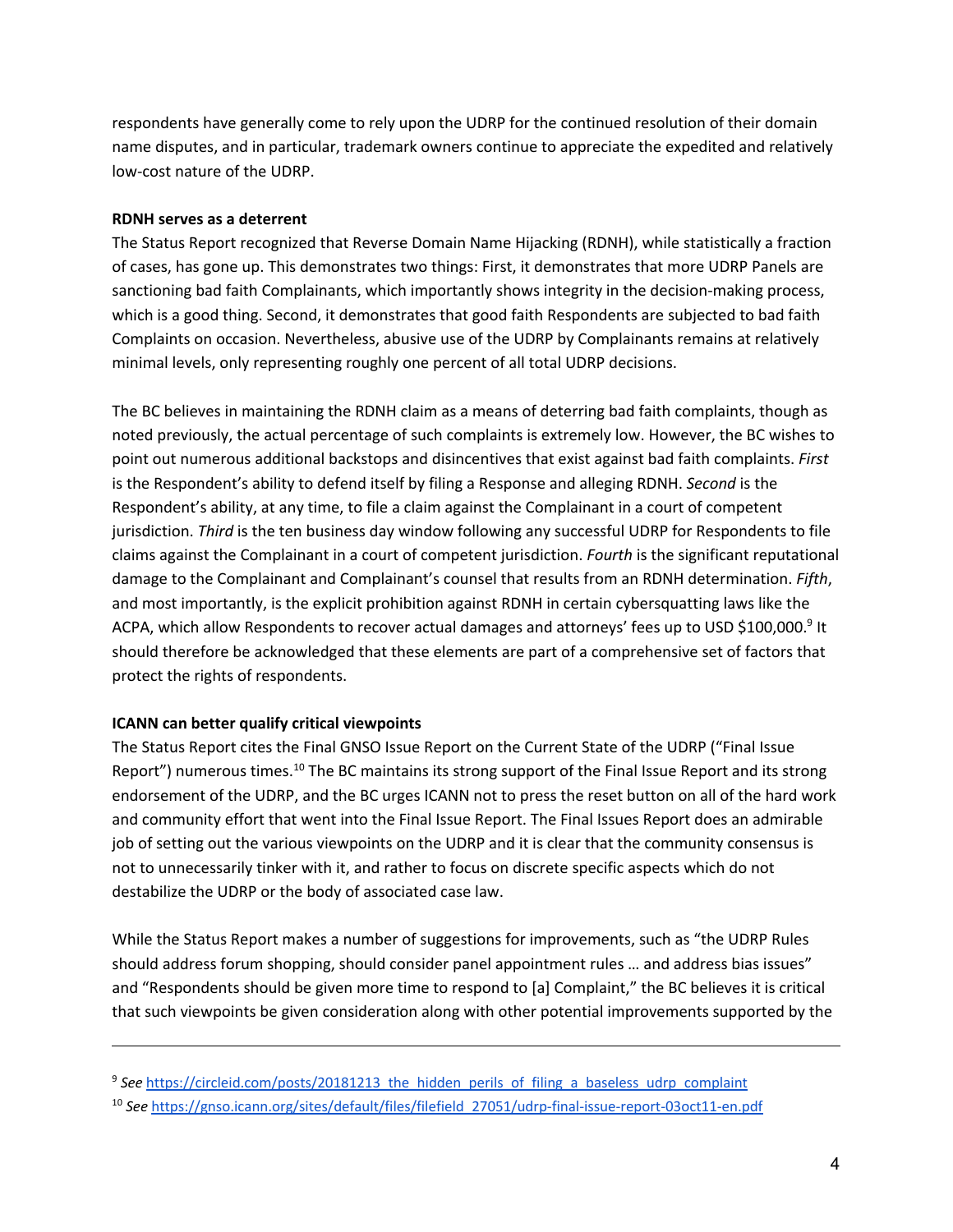BC that are outlined in greater detail below. However, it is important to recognize that the Final Issues Report is replete with quotes and perspectives from providers, panelists, complainants, and counsel for respondents which express universal support for the UDRP. Thus, the BC believes that the Status Report should recognize that despite possible opportunities for improvement, overwhelmingly stakeholders believe that the UDRP admirably performs an important function and is effective.

### **Comments On Efficiency**.

### **The data does not tell the whole story**

The BC believes that the efficiency data in the Status Report does not tell the whole story. Currently, efficiency data appears limited to UDRP filing costs and the duration of UDRP cases. ICANN's focus on UDRP filing costs does not capture actual total costs to Complainants. It fails to take into account attorneys' fees, private investigator fees, and/or online brand enforcement service fees. ICANN may wish to poll Complainants and Complainant's counsel and/or refer to the most recent AIPLA Report of the Economic Survey for better total UDRP cost estimates.<sup>11</sup>

In addition, the BC believes that to truly examine the efficiency of the UDRP as an abuse-mitigation remedy, ICANN should gather data on the total instances of cybersquatting overall, and not simply the number of instances escalated to a UDRP. The WIPO Process is instructive on this issue because it began by gathering input from trademark owners on the prevalence of cybersquatting.<sup>12</sup>

By the same token, the data included in the Status Report does not adequately convey the costs and difficulties that lawful registrants face when meritless Complaints, even if a relatively small number, are brought. Some of the cases that are won by Respondents in the UDRP are cases involving highly valuable investment-grade domain names, such as dictionary words, acronyms, and descriptive terms.

When it comes to efficiency, the data provided regarding duration of UDRP cases does not provide the full picture either. Parties - both Complainants and good faith Respondents - have an important interest in the quick adjudication of the dispute. Complainants want quick resolution so that the cybersquatting is resolved. Good faith Respondents want quick resolution so that their valuable domain name is unlocked after having been locked during the pendency of the UDRP. A UDRP procedure can take anywhere from one to three months. Any policy review should consider whether there is a way to expedite certain types of UDRP cases, perhaps for example those that are undefended and obvious, which could also release any bottlenecks for other defended and more complex cases.

<sup>11</sup> *See* https://www.aipla.org/home/news-publications/economic-survey

<sup>12</sup> *See* https://www.wipo.int/amc/en/processes/process1/report/finalreport.html (Specifically quoting companies who "are encountering the same kind of volume that others are encountering that is cases in the volume of 15 to 20 per month" or "several hundred Internet domain names").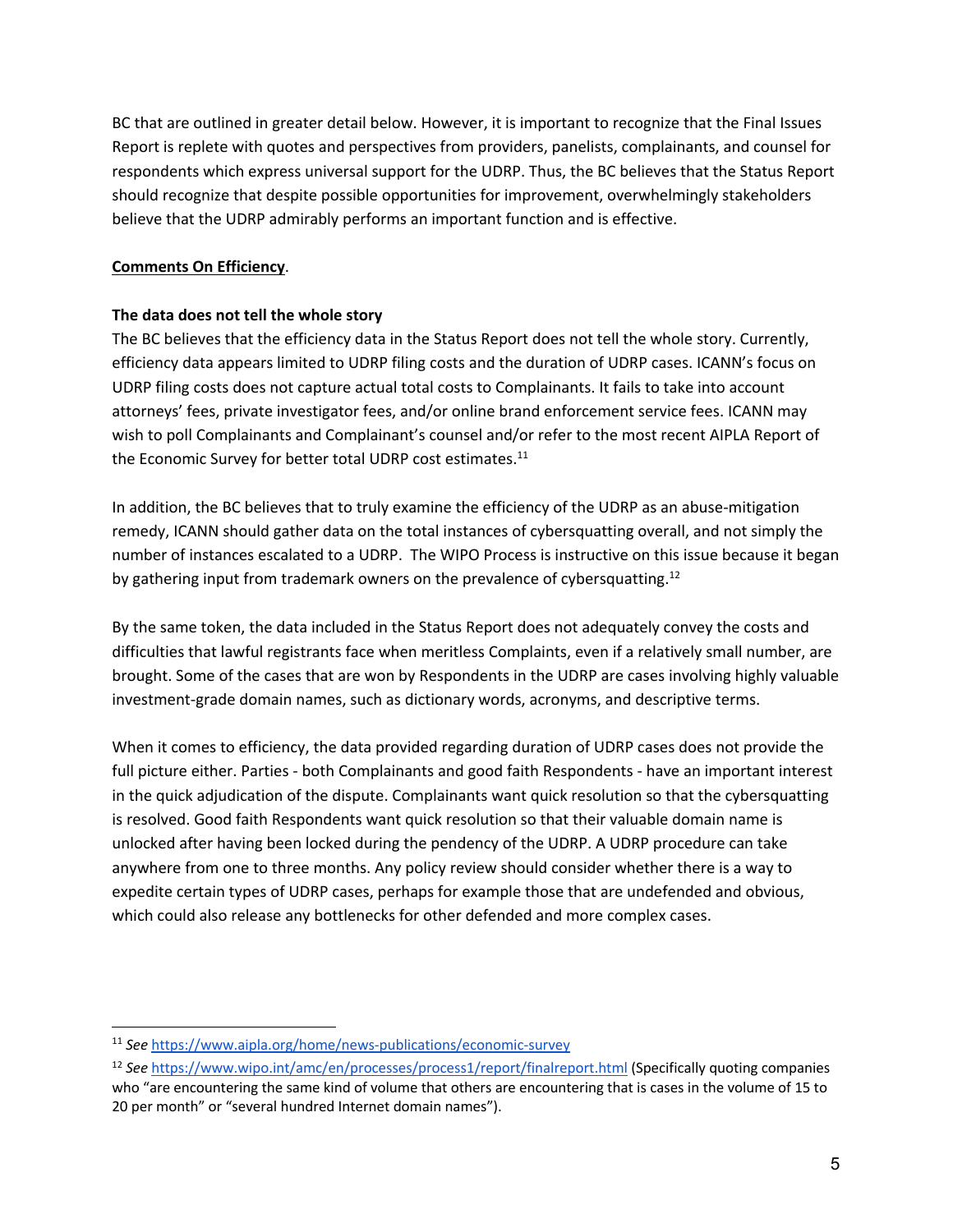### **Case consolidation is critical to ensuring efficiency**.

The BC believes that a greater emphasis on case consolidation is integral to assuring the efficiency of the UDRP. The Status Report acknowledges the view that "the UDRP is inefficient 'because complainants have no means of identifying all of the domain names owned by a single registrant, which leads to the need to file additional complaints and incur additional expenses.'" The BC fully supports this position. This is a serious concern for Complainants and a solution should be explored to address this problem.

The WIPO Process clearly demonstrates that the UDRP was formulated in part to rely on consolidation through reverse Whois searches.<sup>13</sup> As reverse Whois searches are no longer feasible in many instances, the BC believes that corresponding changes to the UDRP should be examined to maintain consolidation as a key driver of efficiency.

### **Comments on fairness**

### **The UDRP is generally fair**

The BC believes that the UDRP policy itself has withstood the test of time. The UDRP provides adequate certain safeguards for both complainants and respondents, including clear fair use provisions and safe harbors, as addressed in Paragraphs 4(a)(ii) and 4(c) of the Policy. The BC also does not believe that the UDRP contains unfair or disproportionate deadlines. In terms of areas for continued review and improvement, additional stakeholder-driven guidance on the interpretation of the UDRP applicable across all Providers and panelists, similar to the WIPO Jurisprudential Overview, may be of assistance in enhancing consistency and predictability. Other means of addressing consistency and predictability may also be explored.

### **Lack of forum shopping data.**

With respect to forum shopping, data in the Status Report confirms that Complainant success rates remain largely consistent amongst the various dispute resolution providers. Although there is no evidence demonstrating meaningfully different outcomes amongst Providers, the success of the UDRP over the course of 23 years should be protected by; a) formalizing the Provider accreditation process; and b) ensuring there are contractual arrangements in place with Providers, both policies which the BC has long championed.

<sup>13</sup> *See* https://www.wipo.int/amc/en/processes/process1/report/finalreport.html ("The WIPO Interim Report recommended that the procedural rules provide for the possibility of consolidating, into one procedure, all claims by the same (or affiliated) party in respect of the same domain name holder where the claims relate to the alleged infringement of the same or different intellectual property rights through domain name registrations in any TLD. This recommendation received widespread support, particularly as a means of dealing efficiently with abusive registrations of domain names.")